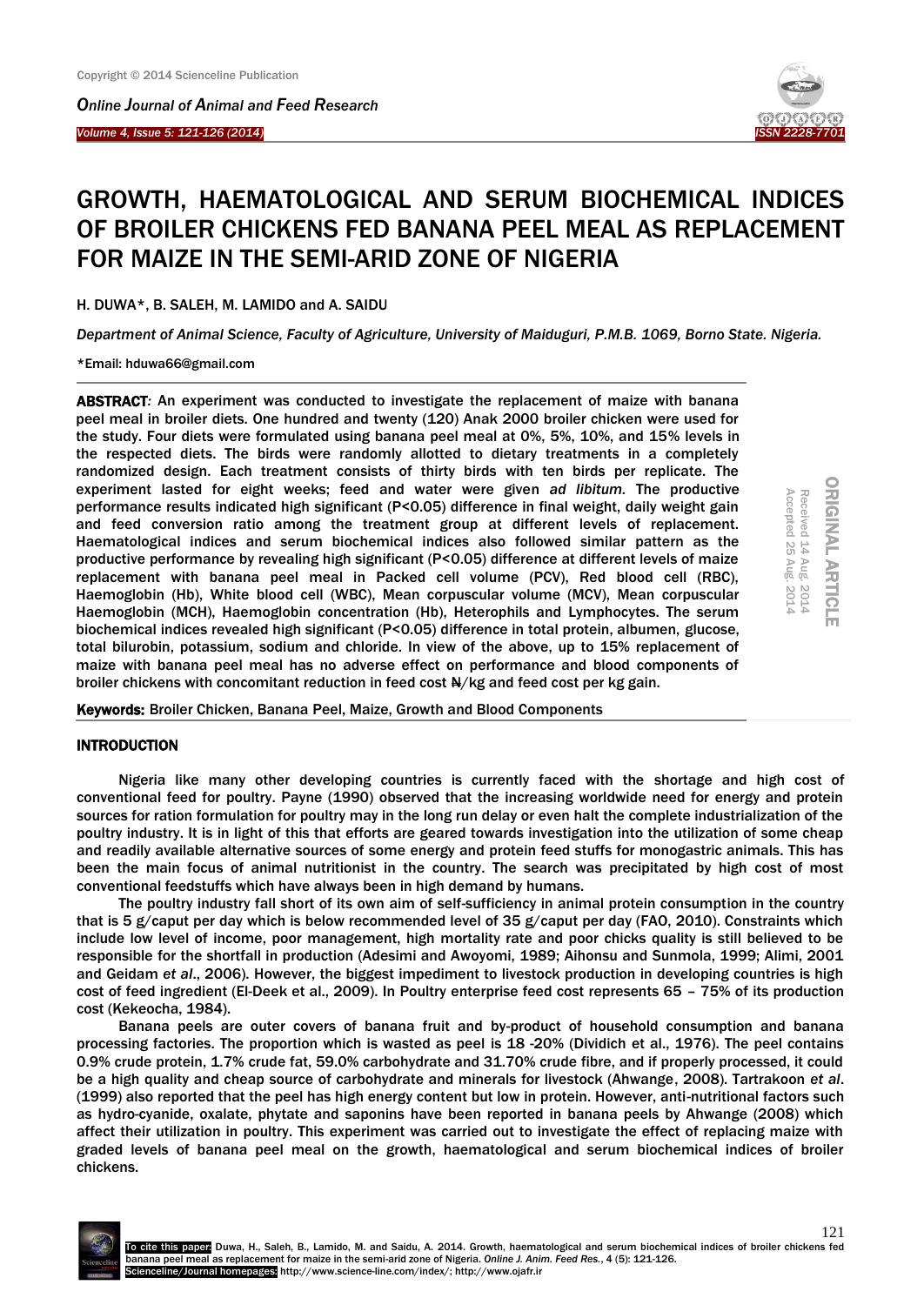## MATERIAL AND METHODS

## Experimental Stock and Management

One hundred and twenty day old mixed sex Anak 2000 broiler chicks were brooded for seven days. At one week of age, the chicks were randomly assigned to four dietary treatments of 30 birds with 10 birds per replicate in a completely randomized design. Each group was given one of the experimental diets and clean drinking water was given *ad libitum* throughout the 8 weeks experimental period. The birds were vaccinated against the common poultry diseases in the area. Gomboru vaccine at 2 and 5 weeks of age and Newcastle vaccine (Lasota) at 3 weeks of age.

# Experimental diet

The banana peels were sourced locally within Maiduguri metropolis. They were cleaned, sun dried, milled and incorporated into the experimental diets. Four experimental diets (starter and finisher mashes) were formulated (Tables 1 and 2) to contain 0% (control), 5%, 10%, and 15% levels of banana peel meal as a replacement for maize in the diets.

| Table 1 - Composition of the Experimental Broiler Starter Diets |                                             |                     |                      |                      |  |
|-----------------------------------------------------------------|---------------------------------------------|---------------------|----------------------|----------------------|--|
|                                                                 | Levels of inclusion of the banana peel meal |                     |                      |                      |  |
| Ingredient                                                      | $T_1$ (control)                             | T <sub>2</sub> (5%) | T <sub>3</sub> (10%) | T <sub>4</sub> (15%) |  |
| Maize                                                           | 35.36                                       | 30.36               | 25.36                | 20.36                |  |
| Banana peel meal                                                | 0.00                                        | 5.00                | 10.00                | 15.00                |  |
| <b>Wheat Offal</b>                                              | 8.84                                        | 8.84                | 8.84                 | 8.84                 |  |
| <b>FullFat Soybean</b>                                          | 51.89                                       | 51.89               | 51.89                | 51.89                |  |
| <b>Bone Meal</b>                                                | 3.0                                         | 3.0                 | 3.0                  | 3.0 <sub>2</sub>     |  |
| Limestone                                                       | 0.10                                        | 0.10                | 0.10                 | 0.10                 |  |
| <b>Salt</b>                                                     | 0.35                                        | 0.35                | 0.35                 | 0.35                 |  |
| <b>Methionine</b>                                               | 0.20                                        | 0.20                | 0.20                 | 0.20                 |  |
| Premix*                                                         | 0.25                                        | 0.25                | 0.25                 | 0.25                 |  |
| <b>Total</b>                                                    | 100                                         | 100                 | 100                  | 100                  |  |
| <b>Proximate Composition</b>                                    |                                             |                     |                      |                      |  |
| Dry Matter (DM)                                                 | 91.50                                       | 90.40               | 90.20                | 88.80                |  |
| Crude Protein (CP)                                              | 24.02                                       | 23.85               | 23.69                | 23.53                |  |
| Crude Fibre (CF)                                                | 3.90                                        | 4.40                | 4.90                 | 5.40                 |  |
| Ether Extract (EE)                                              | 11.21                                       | 11.74               | 12.27                | 12.79                |  |
| Energy (kcal/kg)                                                | 3173                                        | 3127                | 3108                 | 3055                 |  |
| Ash $(\%)$                                                      | 3.41                                        | 4.08                | 4.74                 | 5.40                 |  |
| Nitrogen free extract (NFE)                                     | 48.90                                       | 46.33               | 44.60                | 41.68                |  |

\*Bio-mix starter supplied/kg: Vit.A=100000IU, Vit.D3=2000IU, Vit.E=23000mg, Vit.K3=2000mg, Vit.B1=1800mg, Vit.B2=5500mg, Niacin=27,500mg, Panthothenic Acid=7500mg, Vit.B6=3000mg, Vit.B12=15mg, Folic Acid=750mg, Biotin H2=60mg, Choline chloride=300000mg, Cobalt=200mg, Copper=<br>3000mg, iodine=1000mg, Iron=20000mg, Manganese=40000mg, Zinc=30000mg, Selenium=200mg

# Table 2 - Composition of the Experimental Broiler Finisher Diets

|                              | Levels of inclusion of the banana peel meal |           |                      |          |  |
|------------------------------|---------------------------------------------|-----------|----------------------|----------|--|
| Ingredient                   | $T_1$ (control)                             | $T_2(5%)$ | T <sub>3</sub> (10%) | T4 (15%) |  |
| <b>Maize</b>                 | 46.45                                       | 41.45     | 36.45                | 31.45    |  |
| Banana peel meal             | 0.00                                        | 5.00      | 10.00                | 15.00    |  |
| <b>Wheat Offal</b>           | 11.61                                       | 11.61     | 11.61                | 11.61    |  |
| <b>Full Fat Soybean</b>      | 37.44                                       | 37.44     | 37.44                | 37.44    |  |
| <b>Bone Meal</b>             | 3.50                                        | 3.50      | 3.50                 | 3.50     |  |
| Limestone                    | 0.20                                        | 0.20      | 0.20                 | 0.20     |  |
| <b>Salt</b>                  | 0.35                                        | 0.35      | 0.35                 | 0.35     |  |
| <b>Methionine</b>            | 0.20                                        | 0.20      | 0.20                 | 0.20     |  |
| Premix*                      | 0.25                                        | 0.25      | 0.25                 | 0.25     |  |
| <b>Total</b>                 | 100                                         | 100       | 100                  | 100      |  |
| <b>Proximate Composition</b> |                                             |           |                      |          |  |
| Dry Matter (DM)              | 90.40                                       | 91.10     | 90.70                | 81.60    |  |
| Crude Protein (CP)           | 20.07                                       | 19.90     | 19.03                | 18.00    |  |
| Crude Fibre (CF)             | 3.89                                        | 4.49      | 4.88                 | 5.38     |  |
| <b>Ether Extract (EE)</b>    | 9.19                                        | 9.72      | 10.25                | 10.78    |  |
| Energy (kcal/kg)             | 3050                                        | 3084      | 3034                 | 3017     |  |
| Ash $(\%)$                   | 4.19                                        | 3.73      | 5.38                 | 5.06     |  |
| Nitrogen free extract (NFE)  | 53.06                                       | 53.26     | 51.16                | 50.38    |  |

\*Bio-mix finisher supplied/kg: Vit.A=8500IU, Vit.D3=1500IU, Vit.E=10000mg, Vit.M3=2000mg, Vit.B1=1500mg, Vit.B2=1600mg, Niacin=4000mg, Panthothenic<br>Acid=20000mg, Vit.B6=5000mg, Vit.B12=1500mg, Folic Acid=10mg, Biotin



122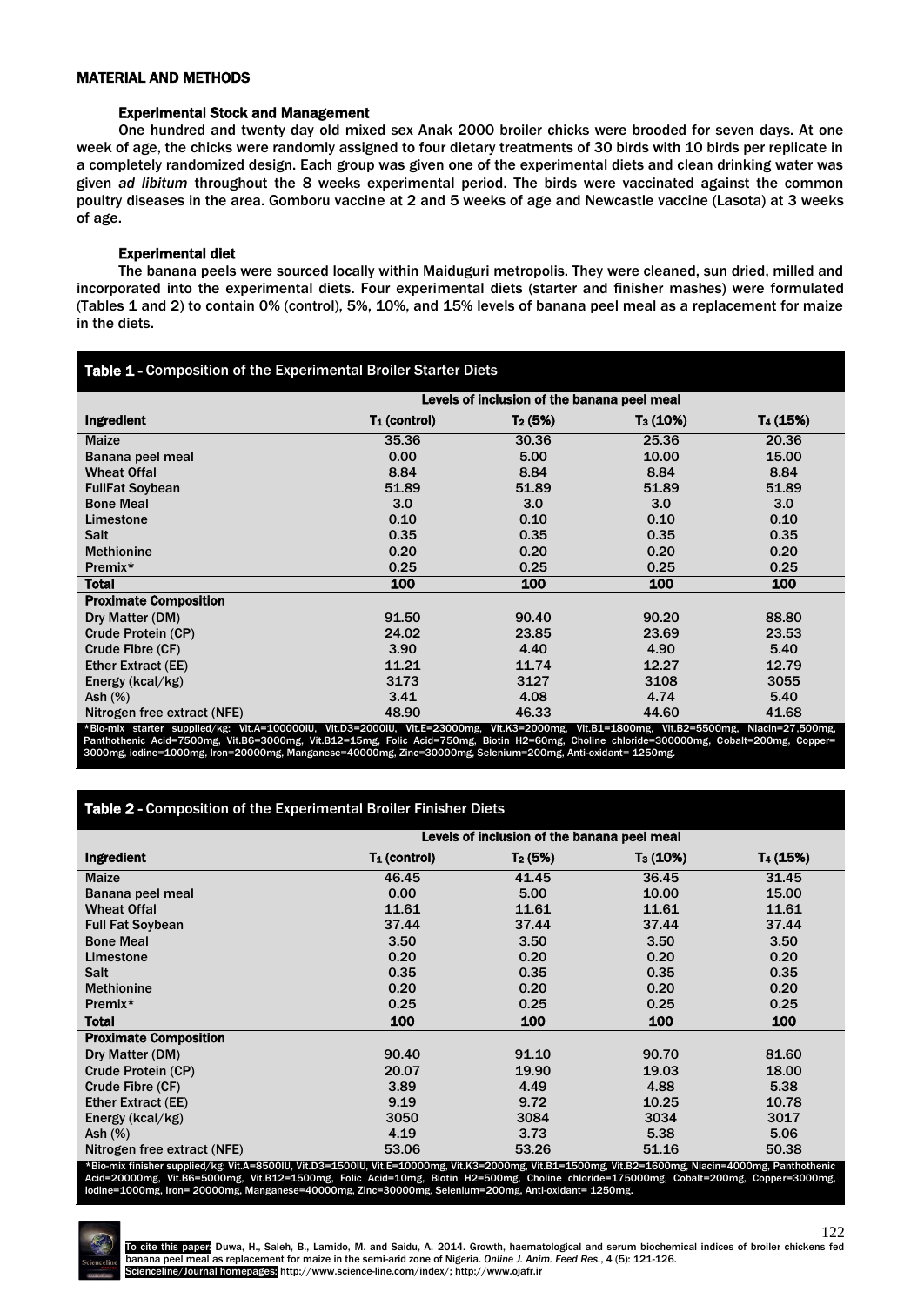## Data Collection

Performance parameters: Individual body weight of the birds was obtained to the nearest 0.1 g on the first day of the study and weekly thereafter. Feed intake was measured on daily basis while feed conversion ratio was calculated as the ratio of the feed intake to the body weight gain.

Blood collection and analysis: At the end of week eight, blood samples were collected from three birds in each group (i.e. 1 bird per replicate) for determination of haematological and serum biochemical indices. The birds were fasted overnight and blood samples was collected early the next morning via the wing-vein by means of sterile disposable (21-guage) syringe and needle, and then placed into sets of sample bottles. One set contained diapotassium salts of ethylene daiamine tetra-acetic acid (EDTA) and the samples were used for haematological study; the other samples in anticoagulant-free bottles were used for the determination of serum biochemical indices. Packed cell volumes (PCV), red blood cell (RBC), white blood cell (WBC) and haemoglobin concentration (Hb) were analyzed according to the methods outlined by Bush (1975). Mean corpuscular volume (MCV), mean corpuscular haemoglobin (MCH) and mean corpuscular haemoglobin concentration (MCHC) were calculated by the formula of Schalm *et al.* (1985). The serum biochemical indices measured were the level of total protein, albumin, glucose, cholesterol, chlorine, sodium, potassium, creatinine total bilirubin, and urea were analyzed according to the methods outlined by Bush (1975) and WHO (1980). Proximate composition of the experimental diets was carried out according to the methods of AOAC (1980).

# Statistical Analysis

All data collected were subjected to analysis of variance using Statistix (2003) and where means differed, they were separated using the least significant difference (LSD).

## RESULTS AND DISCUSSION

The crude protein values for the broiler starter and finisher are within the range of 22 – 24% and 19 – 20% reported by Olomu (1995), Kekeocha (1984) and Williamson and Payne (1978), who also stated that maximum weight gain in broiler chickens was not only a function of the birds good management and housing, but also a function of the feed given to the chickens.

The ether extract (EE) values reported in this study were lower than the values of (22.30%) reported by Samy (1999) for plant protein sources. And the ash was within the reported values by NIS (1989). The range of values (4.60 – 5.06%) obtained in this study was adequate to provide the necessary mineral such as calcium and phosphorus needed for development of bones. The energy values were slightly higher than the values of 2800 Kcal/kg and 3000 Kcal/kg recommended by Olomu (1995) for the starter and finisher respectively which may be as a result of banana peel meal carbohydrate content (59.00%) reported by Ahwange (2008).

The productive performances of broiler chickens fed varying levels of banana peel meal are presented in Table 3. The final body weight revealed significant (P<0.05) difference among the treatment group in the (control), but the range obtained in this research is lower than the value 2495 g/bird reported by Olomu (1995). The significantly (P<0.05) lower body weight obtained in the birds fed 15% banana peel meal, may be related to the poor feed conversion ratio (FCR) of the birds as the banana peel meal inclusion level increased in the diets. This observation concurs with the work of Tewe (1983) who reported that broiler chickens fed banana peel meal beyond 7.5% level showed significant (P<0.05) reduction in body weight gain. Same author also reported that broiler chickens fed 30% banana peel meal gained the least weight and have the poorest feed conversion ratio. Similarly, Gohl (1982) reported that level of banana peel meal above 10% is detrimental to growth and feed efficiency of broiler chicken.

| Table 3 - Productive performance of broilers fed graded levels of banana peel meal (BPM)                                                                                                     |                             |                      |                      |                      |                  |
|----------------------------------------------------------------------------------------------------------------------------------------------------------------------------------------------|-----------------------------|----------------------|----------------------|----------------------|------------------|
|                                                                                                                                                                                              | <b>Inclusion levels BPM</b> |                      |                      |                      |                  |
| <b>Parameters</b>                                                                                                                                                                            | $T_1$ (control)             | $T_2(5%)$            | $T_3(10%)$           | T <sub>4</sub> (15%) | SEM <sub>±</sub> |
| Initial Weight (g/bird)                                                                                                                                                                      | 66.40                       | 66.66                | 66.55                | 66.51                | 11.710           |
| Final Weight (g/bird)                                                                                                                                                                        | 1548.00 <sup>a</sup>        | 1154.40 <sup>b</sup> | 1190.00 <sup>b</sup> | 981.70c              | 33.222*          |
| Daily Feed Intake (g/bird)                                                                                                                                                                   | 82.99                       | 80.90                | 80.56                | 80.77                | 0.667            |
| Daily Weight Gain (g/bird)                                                                                                                                                                   | 41.78 <sup>a</sup>          | 33.45 <sup>ab</sup>  | 41.60a               | 25.67c               | $0.595*$         |
| <b>Feed Conversion Ratio</b>                                                                                                                                                                 | 1.99a                       | 2.42 <sub>b</sub>    | 1.94a                | 3.15c                | $0.210*$         |
| Mortality (%)                                                                                                                                                                                | 16.67                       | 15.00                | 13.33                | 33.33                | <b>NA</b>        |
| Feed Cost N/kg                                                                                                                                                                               | 87.01                       | 85.30                | 83.64                | 81.89                | <b>NA</b>        |
| Feed Cost / kg gain                                                                                                                                                                          | 99.36                       | 89.84                | 85.06                | 69.36                | <b>NA</b>        |
| a, b, c Means within the same row bearing different superscripts differ significantly (P<0.05); $* =$ significant (P<0.05); NA = Not Statistically<br>Analyzed; SEM = standard error of mean |                             |                      |                      |                      |                  |

The feed intake indicated no significant (P>0.05) difference among the treatment group. This observation tallies with the report of Tewe (1983) who reported that as the banana peel meal levels increases in the diet of broiler chicken, there was reduction in growth, feed intake and feed efficiency. The result of this study also did not

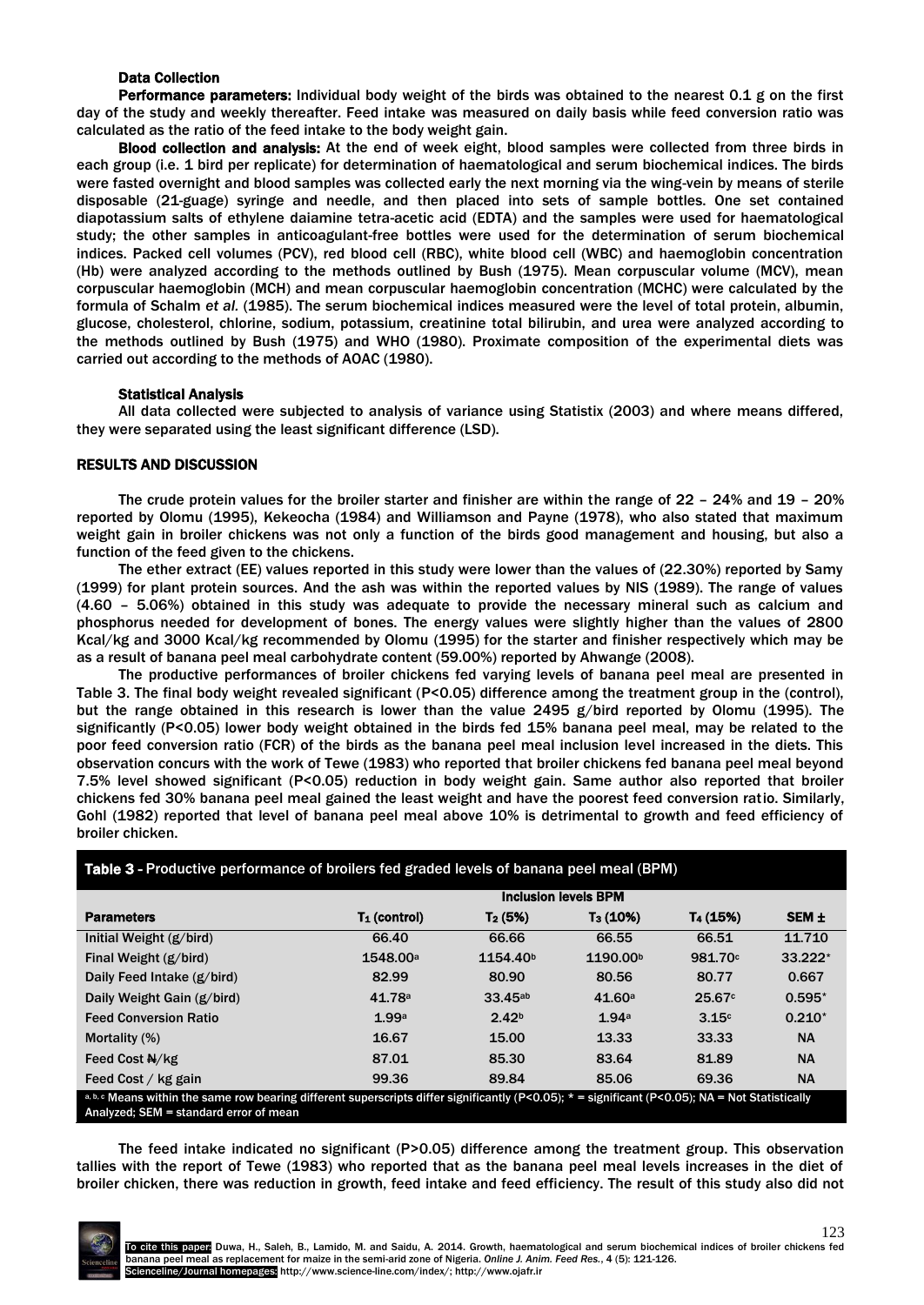tally with the values of up to 160 g/bird/day feed intake reported by Olomu (1995). This may be attributed to the anti-nutritional factor (Tannins) in banana peel which may affect its utilization by poultry (Ahwange, 2008) and Kumar (1991). Though the tannins content was not analysed in this study, but it was reported by Bressani et al. (1982) and Jansman (1993) that unconventional plant feed sources contained tannins which is build up for resistance of pest.

The daily weight gain indicated high significant (P<0.05) difference in the control group and 10% replacement of maize with banana peel meal, the finding is similar to the report of Calvent (1978) and Hunter (1981) who observed that high fibre feed in the diets of animal depressed growth. The significant (P<0.05) difference obtained in the daily weight gain among the replacement levels could be attributed to levels of the limiting amino acids in soyabean meal. These levels were adequate to meet the amino acid need of the birds. The methionine level in all the diets probably improved the biological value of the feeds (Abasiekong and Tyokpat, 2000)

The feed conversion ratio showed high significant (P<0.05) difference among the treatment group in the control (0%) and 10% levels of replacement with similar pattern to final body weight and daily weight gain. The result of the feed conversion ratio in this study is contrary to the report of Tewe (1983) who reported that banana peel meal beyond 7.5% indicated poor feed conversion efficiency. Similarly Dividich *et al*. (1976) reported 31.70% crude fibre content for banana peel, but if processed properly, they could be a high quality and cheap source of carbohydrate and mineral for livestock. The significantly (P<0.05) lower feed conversion ratio indicated in 15% replacement of maize with banana peel meal may be as a result of high crude fibre in the banana peel meal and anti-nutritional factors such as hydrocyanide, phytate and saponin which were not affected by processing as reported by Dividich *et al.* (1976) and tannin by Ahwange (2008).

The mortality record was high at 15% replacement of maize with banana peel meal compared to the (control) group. Post – mortem result showed no evidence of any disease. The chickens' death may be attributed to antinutritional factors in banana peel as reported by Ahwange (2008), and heat prostration as a result of high ambient temperature (40 – 43°C) during the study period. Similarly, Compose et al. (1981) observed that mortality rate was high when temperature was changed from 18.3 to 37.8°C.

The feed cost  $A/\kappa g$  and feed cost/kg gain was not statistically analyzed but it was observed that there was reduction in the feed cost N/kg and feed cost/kg gain, as the level of banana peel meal increased in the diets. This observation agreed with the report of Apata and Ojo (2000) that the high cost of feed was largely due to the exorbitant price and scarcity of conventional ingredient and that this could be lowered by using non-conventional feed ingredients.

The haematological parameters (Table 4) showed significant (P<0.05) difference in all the blood components at different inclusion levels of the banana peel meals except in monocytes, eosinophils and basophils. The PCV values are similar to the range of 30 – 33% reported by Swenson (1970) which indicated that the birds were neither dehydrated nor anaemic. The RBC, WBC, and Hb values obtained in this study were within the range of 2.5 – 3.2 x 10<sup>6</sup> /mm<sup>3</sup>, 9 – 31 x 10<sup>3</sup> /mm<sup>3</sup> and 6.5 – 9 g/dl reported by Swenson (1970) and CCAC (1980). The MCV, MCH and MCHC range of values observed were within the values reported by Swenson (1970). The herophils and lymphocytes values were within the normal range of 25 – 30% and 55 – 60% reported by Swenson (1977). It has been observed by Esonu et al. (2001) that hematological constituents reflect the responsiveness of the animal to its internal and external environments which include feed and feeding.

The monocytes, eosinophills and basophills showed no significant (P>0.05) difference among the treatment group, but the range of values observed were similar to the range of values reported by Swenson (1977). This is an indication of adequate production of anti-bodies and no bacterial infection or allergic condition among the bird as observed in this study. The observation concurs with the report of Dukes (1975) and CCAC (1980).

#### Table 4 - Haematological Parameters of Broiler Chicken fed Graded Levels of Banana peel Meal (BPM)

|                                      | <b>Inclusion levels BPM</b> |                     |                     |                      |                     |
|--------------------------------------|-----------------------------|---------------------|---------------------|----------------------|---------------------|
| <b>Parameters</b>                    | $T_1$ (control)             | $T_2(5%)$           | $T_3(10%)$          | T <sub>4</sub> (15%) | <b>SEM</b>          |
| Packed cell volume (%)               | 30.69a                      | $27.67^{ab}$        | 24.67 <sup>b</sup>  | 30.00a               | $1.472*$            |
| Heamoglobin $(g/l)$                  | 8.10 <sup>a</sup>           | 7.10a               | 5.70 <sup>b</sup>   | 7.60a                | $0.449*$            |
| Red blood cells $(10^6/\text{mm}^3)$ | 3.17a                       | 2.75 <sup>b</sup>   | 2.13                | 3.06ab               | $0.172*$            |
| White blood cells $(103/mm3)$        | 18.50a                      | 17.33ab             | 16.83 <sup>b</sup>  | 18.00ab              | $0.527*$            |
| Mean corpuscular volume (fl)         | 96.67 <sup>b</sup>          | 100.83 <sup>b</sup> | 115.27a             | 97.90 <sup>b</sup>   | $1.820*$            |
| Mean corpuscular haemoglobin (pg)    | 25.70ab                     | $25.80^{ab}$        | 26.80a              | 24.77a               | $0.804*$            |
| Mean haemoglobin conc. $(g/d)$       | 26.37a                      | 25.60a              | 23.27 <sup>b</sup>  | 25.30a               | $0.744*$            |
| Heterophils (%)                      | 28.33c                      | 25.67 <sup>d</sup>  | 38.33a              | 34.00 <sup>b</sup>   | $0.913*$            |
| Lymphocytes (%)                      | 63.00a                      | 66.67 <sup>a</sup>  | 544.67 <sup>b</sup> | 58.00 <sup>b</sup>   | $1.616*$            |
| Monocytes (%)                        | 4.33                        | 3.33                | 3.00                | 4.67                 | 1.155N5             |
| Eosinophils (%)                      | 4.33                        | 4.33                | 3.67                | 3.33                 | $0.745^{NS}$        |
| Basophils (%)                        | 0.00                        | 0.00                | 0.33                | 0.00                 | 0.236 <sup>NS</sup> |

 $a, c$  Means within the same row bearing different superscripts differ significantly (P<0.05); \* = significant (P<0.05); NA = Not Statistically Analyzed; SEM = standard error of mean



124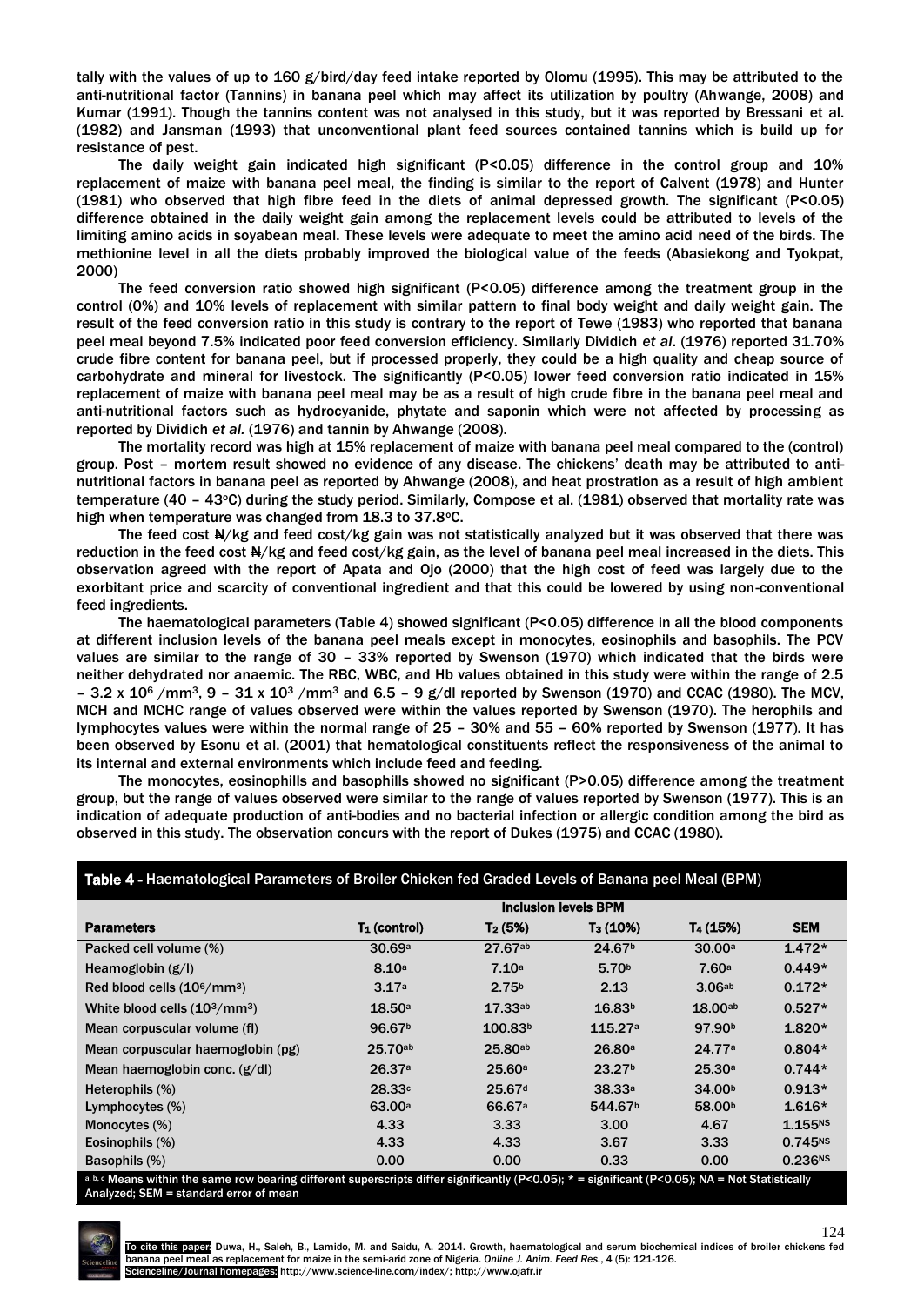The serum biochemical indices observed in (Table 5) were all within normal ranges reported by Dukes (1975) and Swenson (1970) for broiler chickens. The biochemical indices were not adversely affected by including 15% banana peel meals in broiler diets.

| Table 5 - Serum Biochemical Indices of Broiler Chickens fed Graded Levels of Banana Peel Meal (BPM)                                                                                          |                             |                      |                      |                      |                     |
|----------------------------------------------------------------------------------------------------------------------------------------------------------------------------------------------|-----------------------------|----------------------|----------------------|----------------------|---------------------|
|                                                                                                                                                                                              | <b>Inclusion levels BPM</b> |                      |                      |                      |                     |
| <b>Parameters</b>                                                                                                                                                                            | $T_1$ (control)             | $T_2(5%)$            | T <sub>3</sub> (10%) | T <sub>4</sub> (15%) | <b>SEM</b>          |
| Total protein $(g/I)$                                                                                                                                                                        | 12.00a                      | 8.00 <sup>b</sup>    | 9.50 <sub>ab</sub>   | 8.67ab               | $1.548*$            |
| Albumin $(g/l)$                                                                                                                                                                              | 10.33a                      | 7.00 <sub>b</sub>    | 8.50 <sup>b</sup>    | 7.67 <sup>b</sup>    | $1.569*$            |
| Glucose (mmol/l)                                                                                                                                                                             | 7.70c                       | 9.00a                | 9.15a                | 8.67 <sup>b</sup>    | $0.149*$            |
| Total cholesterol (mmol/l)                                                                                                                                                                   | 1.37                        | 0.90                 | 1.00                 | 1.13                 | 0.217 <sup>NS</sup> |
| Urea (mmol/l)                                                                                                                                                                                | 2.67                        | 2.67                 | 2.95                 | 2.70                 | 0.144N5             |
| Total bilirubin (umol/l)                                                                                                                                                                     | 9.33a                       | 8.67ab               | 8.00 <sub>ab</sub>   | 6.67 <sup>b</sup>    | $3.324*$            |
| Potassium (mmol/l)                                                                                                                                                                           | 2.83 <sup>b</sup>           | 3.00 <sup>b</sup>    | 4.25a                | 3.00 <sup>b</sup>    | $0.334*$            |
| Sodium (mmol/l)                                                                                                                                                                              | 108.67ab                    | 110.00a <sub>b</sub> | 123.00a              | 104.00 <sup>b</sup>  | $6.449*$            |
| Chloride (mmol/l)                                                                                                                                                                            | 91.33 <sup>d</sup>          | 95.33c               | 103.00a              | 99.33 <sup>b</sup>   | $5.033*$            |
| a, b, c Means within the same row bearing different superscripts differ significantly (P<0.05); $* =$ significant (P<0.05); NA = Not Statistically<br>Analyzed; SEM = standard error of mean |                             |                      |                      |                      |                     |

#### **CONCLUSION**

It was concluded that maize can be replaced by up to 10% banana peel meal without any adverse effects on the growth and health of broiler chickens.

#### REFERENCES

- Abasiekong SF and Tyokpat Y (2000). Effect of supplementary methionine and lysine on broiler chickens fed refermented brewers spent sorghum (*Sorghum Vulgare L.*) as chief dietary protein source. In Ukachuku, S. N., Ibeauchi, J. A., Ibe, S. N., Ezekwe, A. G. and Abasiekong, S. F. (eds), *Animal Production in the New Millenium: Challenges and options. Proceeding of the 25th Annual Conference of Nigeria Society of Animal Production*, Micheal Okpara University of Agriculture, Umudike, Nigeria. 19 – 23 March, 2000. *Pp 184 – 187.*
- Adesimi AA and Awoyomi B (1989). Potentials of poultry insurance as a risk management technique for Nigerian Farmers. *IFE Journal of Agriculture* 11: 76 – 84.
- Aihonsu JOY and Sunmola MA (1999). Optimal laying period for profitability and sustainable egg production. *IFE Journal of Agriculture*. 20: 67 – 80.
- Alimi T (2001). Economic Rational of Integration in Poultry Production System. *Lesotho Society of Science,* 7: 138 – 156.
- Ahwange BA (2008). Chemical Composition of *Musa Sapientum* (Banana) peels. *Journal of Food Technology*. 6(6): 263 – 266.
- AOAC (1980). *Official method of analysis*. 13th Edition. Herwitz, W. Washinton D. C. Association of Official Analytical Chemists. 1018p.
- Apata DF and Ojo U (2000). Efficiency of the *Trichodermia viride* enzymes complex in broiler starter fed cowpea testa based diet. In: Ukachukwu, S. N., Ibeauchi, J. A., Ibe, S. N., Ezekwe, A. G. and Abasiekong, S. F. (eds), *Animal Production in the New Millenium: Challenges and options. Proceeding of the 25th Annual NSAP conference*. Pp 132 – 134.
- Bressani R, Elias LG and Braham JE (1982). Reduction of digestibility of legume proteins by tannins. *Journal of Plant Foods*. 4:43 – 55.
- Bush BM (1975). *Veterinary laboratory manual*. William Heineman Medical Book Ltd. London, U. K. 447p.
- Calvent CC (1978). Decrease absorption of Ca, Mg, Zn, and Pb by Human due as wheat bran. *Journal of Nutrition* 3(2):106 – 493.
- Compose AC, Wilcox FH and Shaffner CS (1981). The influence of fast and low raises ambient temperature. *Poultry Science Journal*. 39 : 119 – 129.
- CCAC (1980). *Guide to the care and use of experimental animal vol. 1*. Ottawa, Ontario, Canada, Canadian Council on Animals care. Pp. 85 – 90.
- Dividich JL, Geoffrey F, Canope L and Chnost M (1976). Using waste banana as animal feed. *World Animal Review*. 67:123 – 132.
- Dukes HH (1975). *Physiology of domestic animal*, 18th Edn. 2nd Printing. (Melvin J Swenson Edition) Cornell University press limited. U.K.
- El-Deek AA, Asar MA, Hamdey SM and Abdalla AA (2009). Utilization of guava by-products in broiler finisher diets. *Egypt. Poultry Science Journal,* 29: 53-79